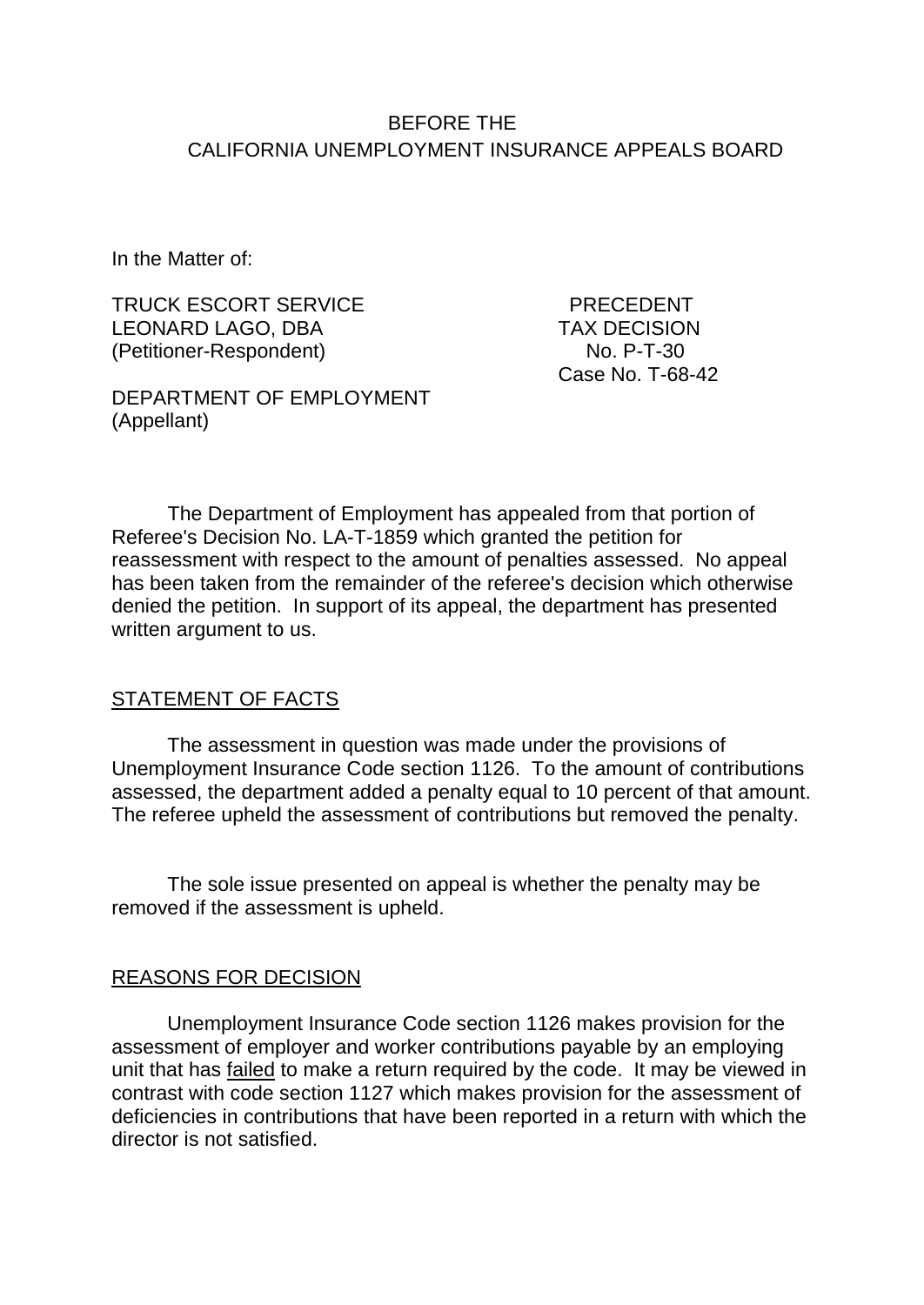Code section 1126 provides that, in the case of a failure to make a return, the director:

" . . . shall compute and assess the amounts of employer and worker contributions payable by the employing unit, adding thereto a penalty of 10 percent of the amount of contributions." (Underscoring added.)

This section accords the director no discretion in regard to whether, after assessing contributions, he will or will not add the penalty prescribed. It contrasts with the penalty provision of code section 1127, which allows the director after assessing a deficiency in reported contributions to decide whether that deficiency was due to negligence or intentional disregard of the law, before adding a 10 percent penalty. For this reason, it is sometimes said flat the section 1126 penalty is mandatory and the section 1127 penalty is discretionary.

Code section 1134(a) provides that the referee in his decision on a petition for reassessment may decrease or increase the amount of the assessment. This provision, however, does not give the referee authority to do what the director himself could not have done in the first instance. Since the director could not have assessed contributions under code section 1126 without adding the prescribed penalty, the referee cannot uphold an assessment of contributions under that section without upholding the addition of the penalty.